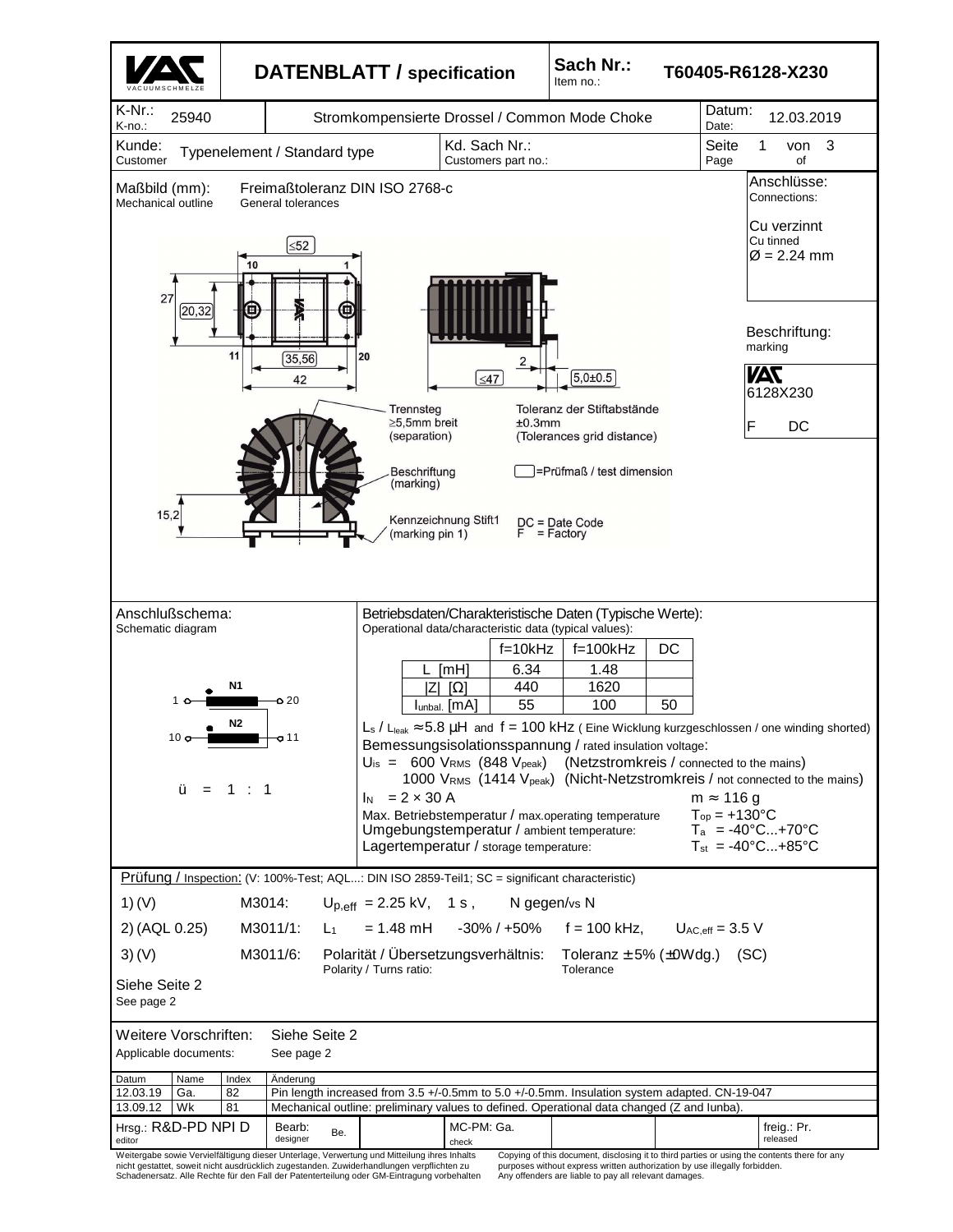| K-Nr.:<br>Datum:<br>25940<br>Stromkompensierte Drossel / Common Mode Choke<br>12.03.2019<br>K-no.:<br>Date:<br>Kd. Sach Nr.:<br>Seite<br>2<br>3<br>Kunde:<br>von<br>Typenelement / Standard type<br>Customer<br>Customers part no.:<br>Page<br>of<br>Prüfung / Inspection: (V: 100%-Test; AQL: DIN ISO 2859-Teil1; SC = significant characteristic)<br>4) (AQL 1/S4)<br>M3011/5:<br>$R_{Cu1} \leq 2.75$ m $\Omega$ , $R_{Cu2} \leq 2.75$ m $\Omega$<br>5) (Fix 05)<br>M3290:<br>Lötbarkeitstest nach 1 / solderability test acc. 1<br>6) (AQL 1/S4)<br>M3200:<br>Mechanische Prüfung / mechanical test<br>Typprüfung / Type test :<br>1) M3064:<br>Stoßspannungsprüfung / surge voltage test: N gegen/vs N<br>Einstellwerte / Settings:<br>1.2 $\mu$ s / 50 $\mu$ s<br>Kurvenform (waveform),<br>$Up,peak = 6.0$ kV<br>3 Impulse im Abstand<br>mit wechselnder Polarität<br>$t = 1s$<br>3 pulses in a cycle of<br>with changing polarity<br>2) M3014:<br>N gegen/vs N<br>$Up_{eff} = 2.25$ kV,<br>$t = 5$ s,<br>Messungen nach Temperaturangleich der Prüflinge an Raumtemperatur<br>Measurements after temperature balance of the test samples at room temperature<br>Weitere Vorschriften:<br>Applicable documents:<br>Konstruiert, gefertigt und geprüft nach EN 50178 und erfüllt die Vorschriften.<br>Designed, manufactured and tested in accordance with EN 50178 and complies with the standards.<br>Parameter / Parameters::<br>Basisisolation / Basic insulation:<br>N gegen/vs N<br>Verschmutzungsgrad 2 / pollution degree 2<br>a) Netzstromkreis / connected to the mains<br>Uberspannungskategorie / overvoltage category:<br>Ш<br>Bemessungsisolationsspannung / rated insulation voltage:<br>$U_{\text{is,eff}}$ / $U_{\text{is,RMS}} = 600 \text{ V}$ (848 $V_{\text{peak}}$ )<br>Prüfspannung / test voltage:<br>$U_{P,eff}/U_{P,RMS} \geq 1.65$ kV<br>Stoßspanng. / surge volt.age:<br>Kurvenform (waveform):<br>$U_{P,max} / U_{P,peak} \geq 6.0$ kV<br>1.2 $\mu$ s / 50 $\mu$ s<br>Kriechstrecke / creepage:<br>N gegen/vs N $\geq$ 5.5 (3.0) mm Isolierstoffklasse 1<br>(auf Bodenplatte)<br>Insulation material group 1<br>(on base plate)<br>$\geq$ 5.5 (3.0) mm Isolierstoffklasse 1<br>(auf Kern)<br>(on core)<br>Insulation material group 1<br>Luftstrecke / clearance:<br>N gegen/vs $N \geq 5.5$ mm<br>b) Nicht-Netzstromkreis / not connected to the mains<br>Überspannungskategorie / overvoltage category:<br>Ш<br>$U_{\text{is,eff}}$ / $U_{\text{is,RMS}} = 1000 \text{ V}$ (1414 $V_{\text{peak}}$ )<br>Bemessungsisolationsspannung / rated insulation voltage:<br>Prüfspannung / test voltage:<br>$\mathsf{U}_{\mathsf{P.eff}}$ / $\mathsf{U}_{\mathsf{P.RMS}}$<br>$\geq 2.25 \text{ kV}$<br>Stoßspanng. / surge volt.age:<br>$U_{P,max} / U_{P,peak} \geq 6.0$ kV<br>Kurvenform (waveform):<br>1.2 $\mu$ s / 50 $\mu$ s<br>N gegen/vs $N \geq 5.5$ (5.0) mm<br>Kriechstrecke / creepage:<br>Isolierstoffklasse 1<br>(auf Bodenplatte)<br>Insulation material group 1<br>(on base plate)<br>$\geq$ 5.5 (5.0) mm Isolierstoffklasse 1<br>(auf Kern)<br>Insulation material group 1<br>(on core)<br>Luftstrecke / clearance:<br>N gegen/vs $N \geq 5.5$ mm<br>Design: Isoliersystem gemäß UL 1446 / insulation system compliant to UL 1446: File No.: OBJY2.E329745, 130°C (class B)<br>Bauelement-Träger, Draht und Isoliermaterialien / component fixture, wire and insulation materials:<br>UL-gelistet / UL-listed<br>Hrsg.: R&D-PD NPI D<br>MC-PM: Ga.<br>Bearb:<br>freig.: Pr.<br>Be.<br>designer<br>released<br>editor<br>check<br>Weitergabe sowie Vervielfältigung dieser Unterlage, Verwertung und Mitteilung ihres Inhalts<br>Copying of this document, disclosing it to third parties or using the contents there for any |  |  |  |  |  |  | <b>DATENBLATT</b> / specification | Sach Nr.:<br>Item no.: |  | T60405-R6128-X230 |  |  |
|---------------------------------------------------------------------------------------------------------------------------------------------------------------------------------------------------------------------------------------------------------------------------------------------------------------------------------------------------------------------------------------------------------------------------------------------------------------------------------------------------------------------------------------------------------------------------------------------------------------------------------------------------------------------------------------------------------------------------------------------------------------------------------------------------------------------------------------------------------------------------------------------------------------------------------------------------------------------------------------------------------------------------------------------------------------------------------------------------------------------------------------------------------------------------------------------------------------------------------------------------------------------------------------------------------------------------------------------------------------------------------------------------------------------------------------------------------------------------------------------------------------------------------------------------------------------------------------------------------------------------------------------------------------------------------------------------------------------------------------------------------------------------------------------------------------------------------------------------------------------------------------------------------------------------------------------------------------------------------------------------------------------------------------------------------------------------------------------------------------------------------------------------------------------------------------------------------------------------------------------------------------------------------------------------------------------------------------------------------------------------------------------------------------------------------------------------------------------------------------------------------------------------------------------------------------------------------------------------------------------------------------------------------------------------------------------------------------------------------------------------------------------------------------------------------------------------------------------------------------------------------------------------------------------------------------------------------------------------------------------------------------------------------------------------------------------------------------------------------------------------------------------------------------------------------------------------------------------------------------------------------------------------------------------------------------------------------------------------------------------------------------------------------------------------------------------------------------------------------------------------------------------------------------------------------------------------------------------------------------------------------------------------------------------------------------------------------------------------------------------------------------------------|--|--|--|--|--|--|-----------------------------------|------------------------|--|-------------------|--|--|
|                                                                                                                                                                                                                                                                                                                                                                                                                                                                                                                                                                                                                                                                                                                                                                                                                                                                                                                                                                                                                                                                                                                                                                                                                                                                                                                                                                                                                                                                                                                                                                                                                                                                                                                                                                                                                                                                                                                                                                                                                                                                                                                                                                                                                                                                                                                                                                                                                                                                                                                                                                                                                                                                                                                                                                                                                                                                                                                                                                                                                                                                                                                                                                                                                                                                                                                                                                                                                                                                                                                                                                                                                                                                                                                                                                           |  |  |  |  |  |  |                                   |                        |  |                   |  |  |
|                                                                                                                                                                                                                                                                                                                                                                                                                                                                                                                                                                                                                                                                                                                                                                                                                                                                                                                                                                                                                                                                                                                                                                                                                                                                                                                                                                                                                                                                                                                                                                                                                                                                                                                                                                                                                                                                                                                                                                                                                                                                                                                                                                                                                                                                                                                                                                                                                                                                                                                                                                                                                                                                                                                                                                                                                                                                                                                                                                                                                                                                                                                                                                                                                                                                                                                                                                                                                                                                                                                                                                                                                                                                                                                                                                           |  |  |  |  |  |  |                                   |                        |  |                   |  |  |
|                                                                                                                                                                                                                                                                                                                                                                                                                                                                                                                                                                                                                                                                                                                                                                                                                                                                                                                                                                                                                                                                                                                                                                                                                                                                                                                                                                                                                                                                                                                                                                                                                                                                                                                                                                                                                                                                                                                                                                                                                                                                                                                                                                                                                                                                                                                                                                                                                                                                                                                                                                                                                                                                                                                                                                                                                                                                                                                                                                                                                                                                                                                                                                                                                                                                                                                                                                                                                                                                                                                                                                                                                                                                                                                                                                           |  |  |  |  |  |  |                                   |                        |  |                   |  |  |
|                                                                                                                                                                                                                                                                                                                                                                                                                                                                                                                                                                                                                                                                                                                                                                                                                                                                                                                                                                                                                                                                                                                                                                                                                                                                                                                                                                                                                                                                                                                                                                                                                                                                                                                                                                                                                                                                                                                                                                                                                                                                                                                                                                                                                                                                                                                                                                                                                                                                                                                                                                                                                                                                                                                                                                                                                                                                                                                                                                                                                                                                                                                                                                                                                                                                                                                                                                                                                                                                                                                                                                                                                                                                                                                                                                           |  |  |  |  |  |  |                                   |                        |  |                   |  |  |
|                                                                                                                                                                                                                                                                                                                                                                                                                                                                                                                                                                                                                                                                                                                                                                                                                                                                                                                                                                                                                                                                                                                                                                                                                                                                                                                                                                                                                                                                                                                                                                                                                                                                                                                                                                                                                                                                                                                                                                                                                                                                                                                                                                                                                                                                                                                                                                                                                                                                                                                                                                                                                                                                                                                                                                                                                                                                                                                                                                                                                                                                                                                                                                                                                                                                                                                                                                                                                                                                                                                                                                                                                                                                                                                                                                           |  |  |  |  |  |  |                                   |                        |  |                   |  |  |
|                                                                                                                                                                                                                                                                                                                                                                                                                                                                                                                                                                                                                                                                                                                                                                                                                                                                                                                                                                                                                                                                                                                                                                                                                                                                                                                                                                                                                                                                                                                                                                                                                                                                                                                                                                                                                                                                                                                                                                                                                                                                                                                                                                                                                                                                                                                                                                                                                                                                                                                                                                                                                                                                                                                                                                                                                                                                                                                                                                                                                                                                                                                                                                                                                                                                                                                                                                                                                                                                                                                                                                                                                                                                                                                                                                           |  |  |  |  |  |  |                                   |                        |  |                   |  |  |
|                                                                                                                                                                                                                                                                                                                                                                                                                                                                                                                                                                                                                                                                                                                                                                                                                                                                                                                                                                                                                                                                                                                                                                                                                                                                                                                                                                                                                                                                                                                                                                                                                                                                                                                                                                                                                                                                                                                                                                                                                                                                                                                                                                                                                                                                                                                                                                                                                                                                                                                                                                                                                                                                                                                                                                                                                                                                                                                                                                                                                                                                                                                                                                                                                                                                                                                                                                                                                                                                                                                                                                                                                                                                                                                                                                           |  |  |  |  |  |  |                                   |                        |  |                   |  |  |
|                                                                                                                                                                                                                                                                                                                                                                                                                                                                                                                                                                                                                                                                                                                                                                                                                                                                                                                                                                                                                                                                                                                                                                                                                                                                                                                                                                                                                                                                                                                                                                                                                                                                                                                                                                                                                                                                                                                                                                                                                                                                                                                                                                                                                                                                                                                                                                                                                                                                                                                                                                                                                                                                                                                                                                                                                                                                                                                                                                                                                                                                                                                                                                                                                                                                                                                                                                                                                                                                                                                                                                                                                                                                                                                                                                           |  |  |  |  |  |  |                                   |                        |  |                   |  |  |
|                                                                                                                                                                                                                                                                                                                                                                                                                                                                                                                                                                                                                                                                                                                                                                                                                                                                                                                                                                                                                                                                                                                                                                                                                                                                                                                                                                                                                                                                                                                                                                                                                                                                                                                                                                                                                                                                                                                                                                                                                                                                                                                                                                                                                                                                                                                                                                                                                                                                                                                                                                                                                                                                                                                                                                                                                                                                                                                                                                                                                                                                                                                                                                                                                                                                                                                                                                                                                                                                                                                                                                                                                                                                                                                                                                           |  |  |  |  |  |  |                                   |                        |  |                   |  |  |
|                                                                                                                                                                                                                                                                                                                                                                                                                                                                                                                                                                                                                                                                                                                                                                                                                                                                                                                                                                                                                                                                                                                                                                                                                                                                                                                                                                                                                                                                                                                                                                                                                                                                                                                                                                                                                                                                                                                                                                                                                                                                                                                                                                                                                                                                                                                                                                                                                                                                                                                                                                                                                                                                                                                                                                                                                                                                                                                                                                                                                                                                                                                                                                                                                                                                                                                                                                                                                                                                                                                                                                                                                                                                                                                                                                           |  |  |  |  |  |  |                                   |                        |  |                   |  |  |
|                                                                                                                                                                                                                                                                                                                                                                                                                                                                                                                                                                                                                                                                                                                                                                                                                                                                                                                                                                                                                                                                                                                                                                                                                                                                                                                                                                                                                                                                                                                                                                                                                                                                                                                                                                                                                                                                                                                                                                                                                                                                                                                                                                                                                                                                                                                                                                                                                                                                                                                                                                                                                                                                                                                                                                                                                                                                                                                                                                                                                                                                                                                                                                                                                                                                                                                                                                                                                                                                                                                                                                                                                                                                                                                                                                           |  |  |  |  |  |  |                                   |                        |  |                   |  |  |
|                                                                                                                                                                                                                                                                                                                                                                                                                                                                                                                                                                                                                                                                                                                                                                                                                                                                                                                                                                                                                                                                                                                                                                                                                                                                                                                                                                                                                                                                                                                                                                                                                                                                                                                                                                                                                                                                                                                                                                                                                                                                                                                                                                                                                                                                                                                                                                                                                                                                                                                                                                                                                                                                                                                                                                                                                                                                                                                                                                                                                                                                                                                                                                                                                                                                                                                                                                                                                                                                                                                                                                                                                                                                                                                                                                           |  |  |  |  |  |  |                                   |                        |  |                   |  |  |
|                                                                                                                                                                                                                                                                                                                                                                                                                                                                                                                                                                                                                                                                                                                                                                                                                                                                                                                                                                                                                                                                                                                                                                                                                                                                                                                                                                                                                                                                                                                                                                                                                                                                                                                                                                                                                                                                                                                                                                                                                                                                                                                                                                                                                                                                                                                                                                                                                                                                                                                                                                                                                                                                                                                                                                                                                                                                                                                                                                                                                                                                                                                                                                                                                                                                                                                                                                                                                                                                                                                                                                                                                                                                                                                                                                           |  |  |  |  |  |  |                                   |                        |  |                   |  |  |
|                                                                                                                                                                                                                                                                                                                                                                                                                                                                                                                                                                                                                                                                                                                                                                                                                                                                                                                                                                                                                                                                                                                                                                                                                                                                                                                                                                                                                                                                                                                                                                                                                                                                                                                                                                                                                                                                                                                                                                                                                                                                                                                                                                                                                                                                                                                                                                                                                                                                                                                                                                                                                                                                                                                                                                                                                                                                                                                                                                                                                                                                                                                                                                                                                                                                                                                                                                                                                                                                                                                                                                                                                                                                                                                                                                           |  |  |  |  |  |  |                                   |                        |  |                   |  |  |
|                                                                                                                                                                                                                                                                                                                                                                                                                                                                                                                                                                                                                                                                                                                                                                                                                                                                                                                                                                                                                                                                                                                                                                                                                                                                                                                                                                                                                                                                                                                                                                                                                                                                                                                                                                                                                                                                                                                                                                                                                                                                                                                                                                                                                                                                                                                                                                                                                                                                                                                                                                                                                                                                                                                                                                                                                                                                                                                                                                                                                                                                                                                                                                                                                                                                                                                                                                                                                                                                                                                                                                                                                                                                                                                                                                           |  |  |  |  |  |  |                                   |                        |  |                   |  |  |
|                                                                                                                                                                                                                                                                                                                                                                                                                                                                                                                                                                                                                                                                                                                                                                                                                                                                                                                                                                                                                                                                                                                                                                                                                                                                                                                                                                                                                                                                                                                                                                                                                                                                                                                                                                                                                                                                                                                                                                                                                                                                                                                                                                                                                                                                                                                                                                                                                                                                                                                                                                                                                                                                                                                                                                                                                                                                                                                                                                                                                                                                                                                                                                                                                                                                                                                                                                                                                                                                                                                                                                                                                                                                                                                                                                           |  |  |  |  |  |  |                                   |                        |  |                   |  |  |
|                                                                                                                                                                                                                                                                                                                                                                                                                                                                                                                                                                                                                                                                                                                                                                                                                                                                                                                                                                                                                                                                                                                                                                                                                                                                                                                                                                                                                                                                                                                                                                                                                                                                                                                                                                                                                                                                                                                                                                                                                                                                                                                                                                                                                                                                                                                                                                                                                                                                                                                                                                                                                                                                                                                                                                                                                                                                                                                                                                                                                                                                                                                                                                                                                                                                                                                                                                                                                                                                                                                                                                                                                                                                                                                                                                           |  |  |  |  |  |  |                                   |                        |  |                   |  |  |
|                                                                                                                                                                                                                                                                                                                                                                                                                                                                                                                                                                                                                                                                                                                                                                                                                                                                                                                                                                                                                                                                                                                                                                                                                                                                                                                                                                                                                                                                                                                                                                                                                                                                                                                                                                                                                                                                                                                                                                                                                                                                                                                                                                                                                                                                                                                                                                                                                                                                                                                                                                                                                                                                                                                                                                                                                                                                                                                                                                                                                                                                                                                                                                                                                                                                                                                                                                                                                                                                                                                                                                                                                                                                                                                                                                           |  |  |  |  |  |  |                                   |                        |  |                   |  |  |
|                                                                                                                                                                                                                                                                                                                                                                                                                                                                                                                                                                                                                                                                                                                                                                                                                                                                                                                                                                                                                                                                                                                                                                                                                                                                                                                                                                                                                                                                                                                                                                                                                                                                                                                                                                                                                                                                                                                                                                                                                                                                                                                                                                                                                                                                                                                                                                                                                                                                                                                                                                                                                                                                                                                                                                                                                                                                                                                                                                                                                                                                                                                                                                                                                                                                                                                                                                                                                                                                                                                                                                                                                                                                                                                                                                           |  |  |  |  |  |  |                                   |                        |  |                   |  |  |
|                                                                                                                                                                                                                                                                                                                                                                                                                                                                                                                                                                                                                                                                                                                                                                                                                                                                                                                                                                                                                                                                                                                                                                                                                                                                                                                                                                                                                                                                                                                                                                                                                                                                                                                                                                                                                                                                                                                                                                                                                                                                                                                                                                                                                                                                                                                                                                                                                                                                                                                                                                                                                                                                                                                                                                                                                                                                                                                                                                                                                                                                                                                                                                                                                                                                                                                                                                                                                                                                                                                                                                                                                                                                                                                                                                           |  |  |  |  |  |  |                                   |                        |  |                   |  |  |
|                                                                                                                                                                                                                                                                                                                                                                                                                                                                                                                                                                                                                                                                                                                                                                                                                                                                                                                                                                                                                                                                                                                                                                                                                                                                                                                                                                                                                                                                                                                                                                                                                                                                                                                                                                                                                                                                                                                                                                                                                                                                                                                                                                                                                                                                                                                                                                                                                                                                                                                                                                                                                                                                                                                                                                                                                                                                                                                                                                                                                                                                                                                                                                                                                                                                                                                                                                                                                                                                                                                                                                                                                                                                                                                                                                           |  |  |  |  |  |  |                                   |                        |  |                   |  |  |
|                                                                                                                                                                                                                                                                                                                                                                                                                                                                                                                                                                                                                                                                                                                                                                                                                                                                                                                                                                                                                                                                                                                                                                                                                                                                                                                                                                                                                                                                                                                                                                                                                                                                                                                                                                                                                                                                                                                                                                                                                                                                                                                                                                                                                                                                                                                                                                                                                                                                                                                                                                                                                                                                                                                                                                                                                                                                                                                                                                                                                                                                                                                                                                                                                                                                                                                                                                                                                                                                                                                                                                                                                                                                                                                                                                           |  |  |  |  |  |  |                                   |                        |  |                   |  |  |
|                                                                                                                                                                                                                                                                                                                                                                                                                                                                                                                                                                                                                                                                                                                                                                                                                                                                                                                                                                                                                                                                                                                                                                                                                                                                                                                                                                                                                                                                                                                                                                                                                                                                                                                                                                                                                                                                                                                                                                                                                                                                                                                                                                                                                                                                                                                                                                                                                                                                                                                                                                                                                                                                                                                                                                                                                                                                                                                                                                                                                                                                                                                                                                                                                                                                                                                                                                                                                                                                                                                                                                                                                                                                                                                                                                           |  |  |  |  |  |  |                                   |                        |  |                   |  |  |
|                                                                                                                                                                                                                                                                                                                                                                                                                                                                                                                                                                                                                                                                                                                                                                                                                                                                                                                                                                                                                                                                                                                                                                                                                                                                                                                                                                                                                                                                                                                                                                                                                                                                                                                                                                                                                                                                                                                                                                                                                                                                                                                                                                                                                                                                                                                                                                                                                                                                                                                                                                                                                                                                                                                                                                                                                                                                                                                                                                                                                                                                                                                                                                                                                                                                                                                                                                                                                                                                                                                                                                                                                                                                                                                                                                           |  |  |  |  |  |  |                                   |                        |  |                   |  |  |
|                                                                                                                                                                                                                                                                                                                                                                                                                                                                                                                                                                                                                                                                                                                                                                                                                                                                                                                                                                                                                                                                                                                                                                                                                                                                                                                                                                                                                                                                                                                                                                                                                                                                                                                                                                                                                                                                                                                                                                                                                                                                                                                                                                                                                                                                                                                                                                                                                                                                                                                                                                                                                                                                                                                                                                                                                                                                                                                                                                                                                                                                                                                                                                                                                                                                                                                                                                                                                                                                                                                                                                                                                                                                                                                                                                           |  |  |  |  |  |  |                                   |                        |  |                   |  |  |
| nicht gestattet, soweit nicht ausdrücklich zugestanden. Zuwiderhandlungen verpflichten zu<br>purposes without express written authorization by use illegally forbidden.                                                                                                                                                                                                                                                                                                                                                                                                                                                                                                                                                                                                                                                                                                                                                                                                                                                                                                                                                                                                                                                                                                                                                                                                                                                                                                                                                                                                                                                                                                                                                                                                                                                                                                                                                                                                                                                                                                                                                                                                                                                                                                                                                                                                                                                                                                                                                                                                                                                                                                                                                                                                                                                                                                                                                                                                                                                                                                                                                                                                                                                                                                                                                                                                                                                                                                                                                                                                                                                                                                                                                                                                   |  |  |  |  |  |  |                                   |                        |  |                   |  |  |